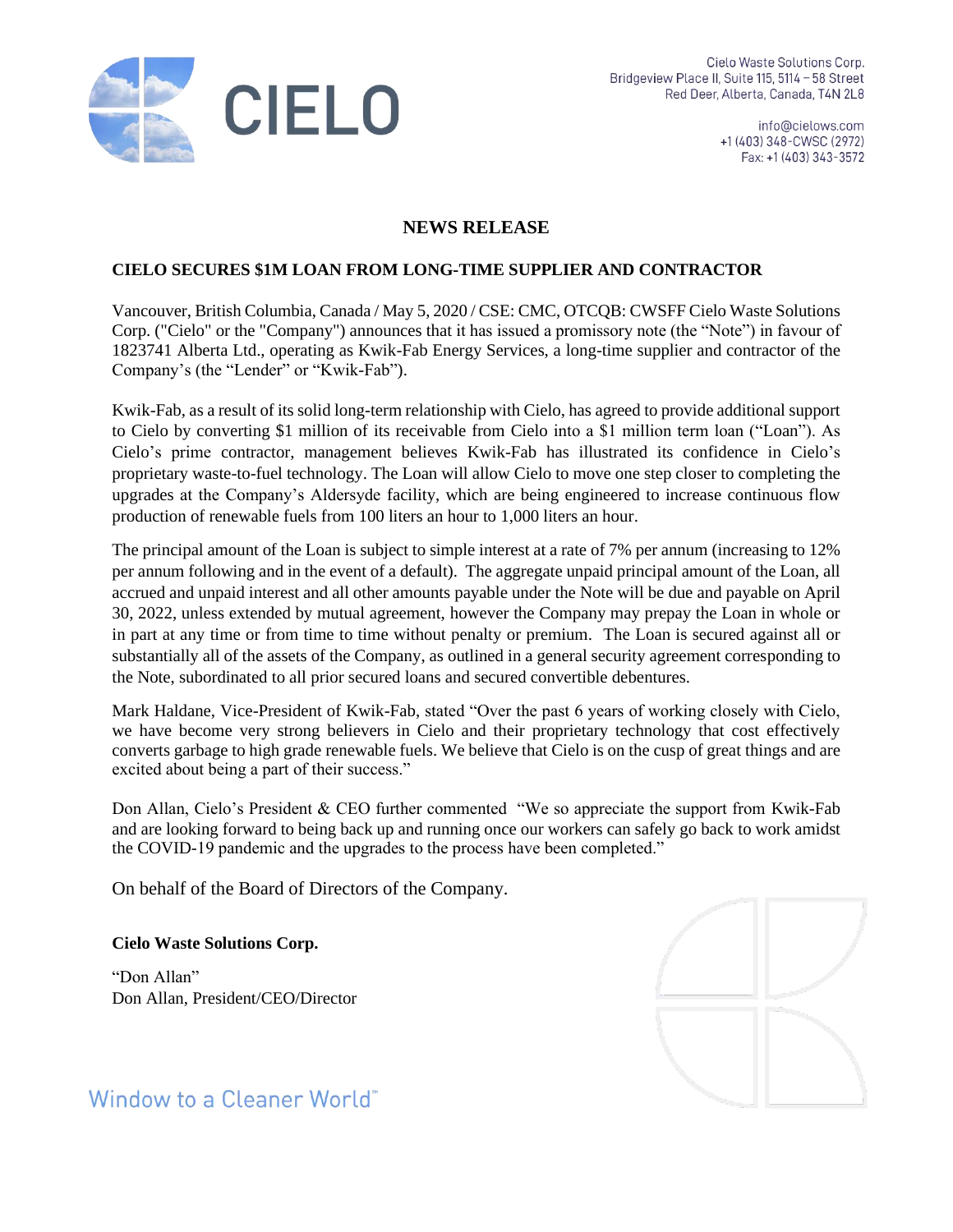

Cielo Waste Solutions Corp. Bridgeview Place II, Suite 115, 5114 - 58 Street Red Deer, Alberta, Canada, T4N 2L8

> info@cielows.com +1 (403) 348-CWSC (2972) Fax: +1 (403) 343-3572

#### **Investor Contacts**

**RB Milestone Group, LLC** Trevor Brucato, Managing Director New York, NY & Stamford, CT [tbrucato@rbmilestone.com](mailto:tbrucato@rbmilestone.com)

#### **About Cielo Waste Solutions Corp.**

**Cielo Waste Solutions Corp.** is a publicly traded company with its shares listed to trade on the Canadian Securities Exchange ("CSE") under the symbol "CMC", as well as OTC Markets Group, on the OTCQB, under the symbol "CWSFF". CIELO is a waste to renewable fuel company with a game changing technology engineered to help solve the world's garbage crisis. CIELO's technology transforms landfill garbage into renewable high-grade diesel and kerosene (aviation jet fuel). CIELO's proven and patentpending technology is currently being deployed in the Company's Aldersyde, Alberta Facility, where wood waste is currently being converted into renewable fuels.

CIELO is headquartered in Alberta, Canada with plans to build and operate green facilities across North America as well as globally.

CIELO has already begun expanding its footprint by signing multiple Memorandums of Understanding pursuant to which third parties are in negotiation with CIELO to build, at no cost to CIELO, Joint Venture Renewable Diesel Facilities in Grande Prairie, Calgary, Medicine Hat and Lethbridge, Alberta as well as in Nova Scotia. Each JV Facility is projected to cost approximately \$50 million to build, commission and place on production. CIELO will be the general contractor and operator of all the proposed JV Facilities. The feedstock that will be used in the Company's green facilities is the world's most available and inexpensive feedstock – garbage; including household, commercial/ construction/demolition garbage, used tires, railway ties and telephone poles as well as all types of plastic that currently cannot be recycled.

#### *Cautionary Note Regarding Forward-looking Statements*

*This News Release contains certain forward-looking statements and forward-looking information (collectively referred to herein as "forward-looking statements") within the meaning of applicable Canadian securities laws. All statements other than statements of present or historical fact are forwardlooking statements. Forward-looking statements are often, but not always, identified by the use of words such as "anticipate", "achieve", "could", "believe", "plan", "intend", "objective", "continuous", "ongoing", "estimate", "outlook", "expect", "may", "will", "project", "should" or similar words, including negatives thereof, suggesting future outcomes.*

*Forward-looking statements are subject to both known and unknown risks, uncertainties and other factors, many of which are beyond the control of the Company, that may cause the actual results, level of activity, performance or achievements of the Company to be materially different from those expressed or implied by such forward looking statements. CIELO is making forward looking statements related to the use/benefit of the proceeds of the Loan. Although the Company has attempted to identify important factors that could* 

# Window to a Cleaner World<sup>\*</sup>